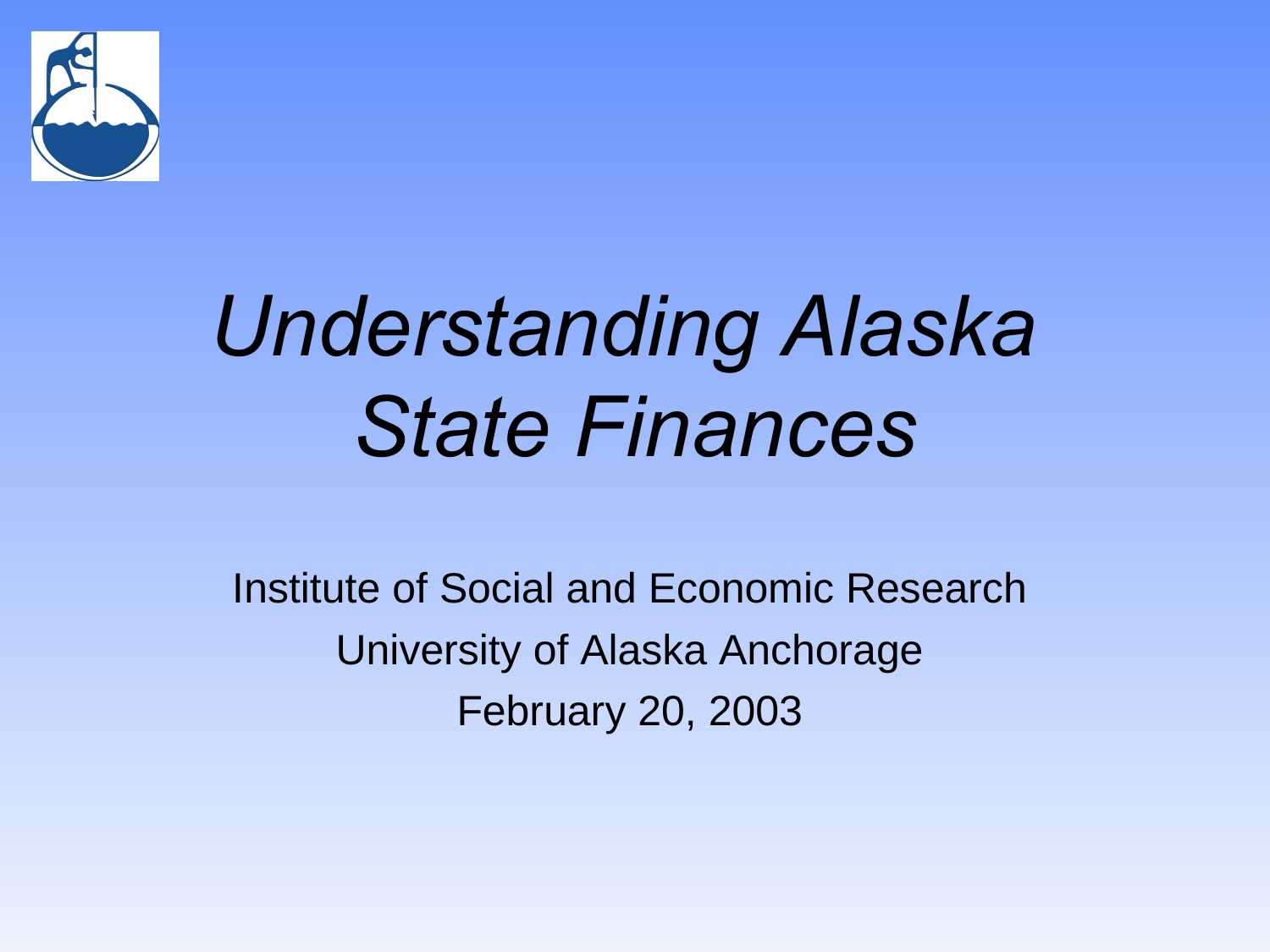#### Topic 1.1 *Where does the money come from?*

**State Budget by Source, FY'02**

**State Unrestricted** Funds 35% Federal Funds 31% Permanent Fund Earnings 20% **State Restricted** Funds 14% **Total: \$7.4 billion**  $\geq$  1/3 of the state budget is state general purpose funds.  $\geq$  1/3 is federal matching funds.

Source: Legislative Finance, Summary of Appropriations FY02/03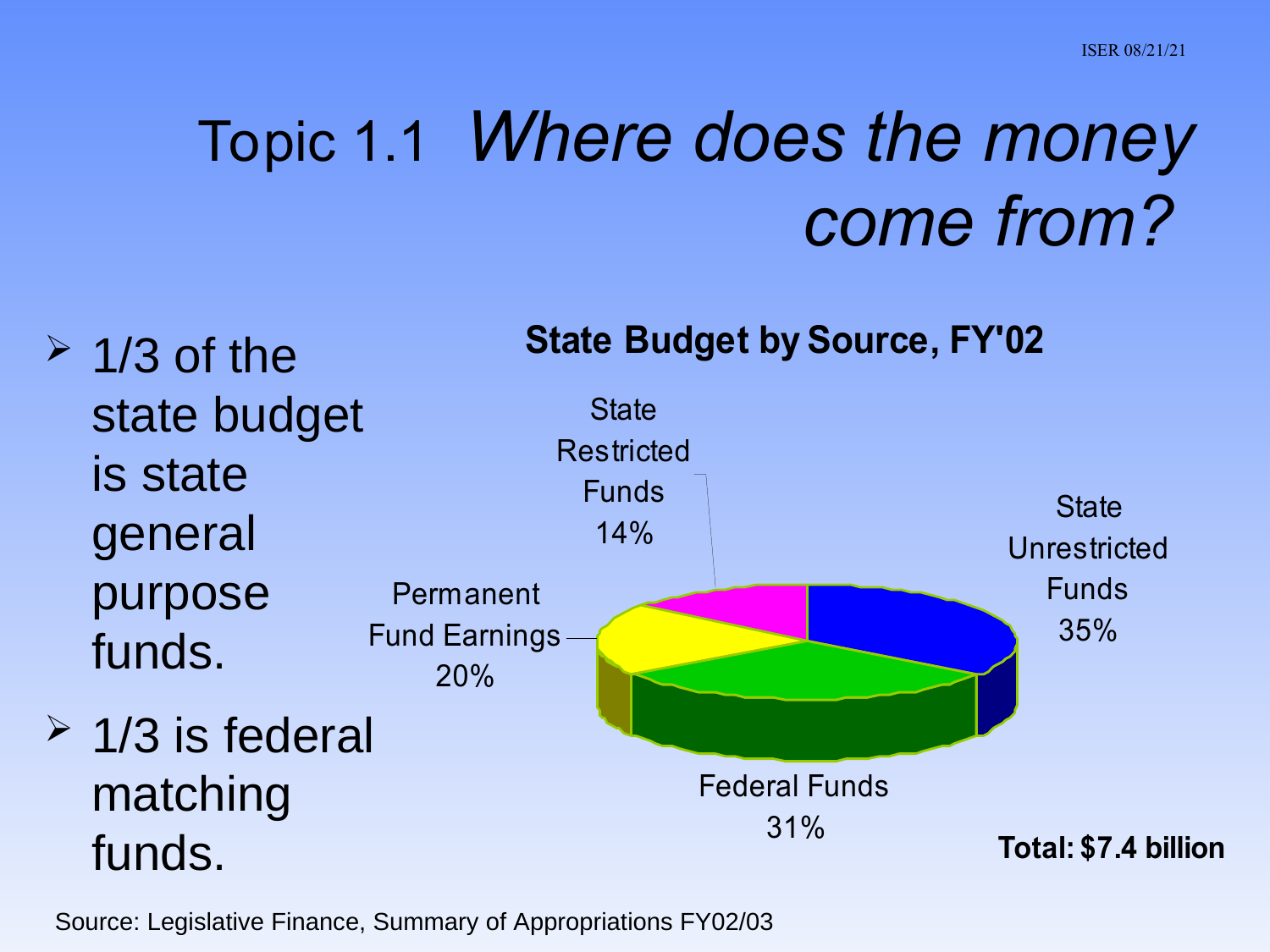ISER 08/21/21

### Topic 1.2 *Where do state unrestricted funds come from?*



Source: Legislative Finance, Summary of Appropriations FY02/03 – includes supplementals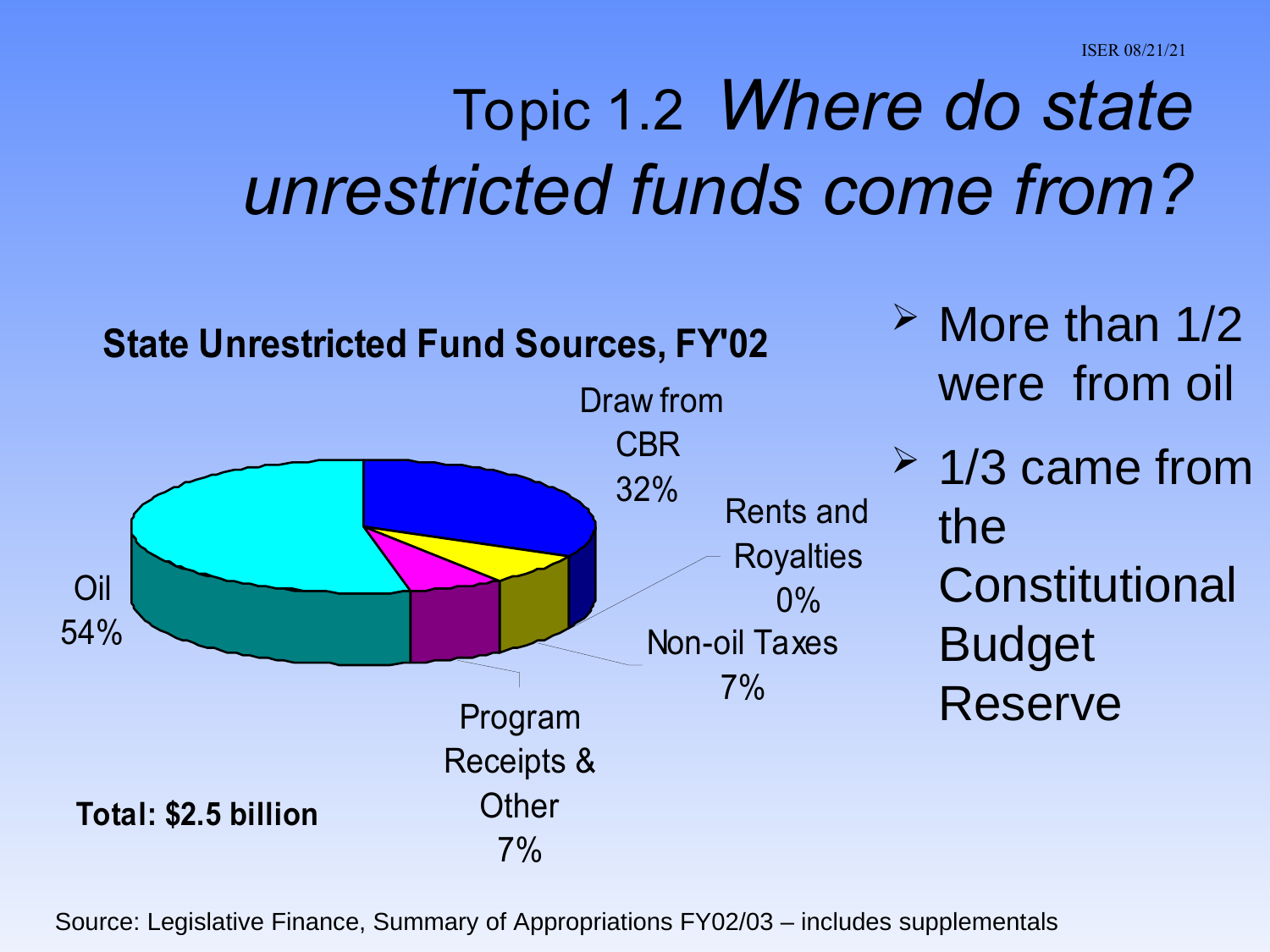## Topic 2.1: *How does the state spend the money?*

#### **State Spending FY02, All Sources**



 $\triangleright$  More than half of all state spending is for general government operations

**Total: \$7.4 Billion**

Source: Legislative Finance, Summary of Appropriations FY02/03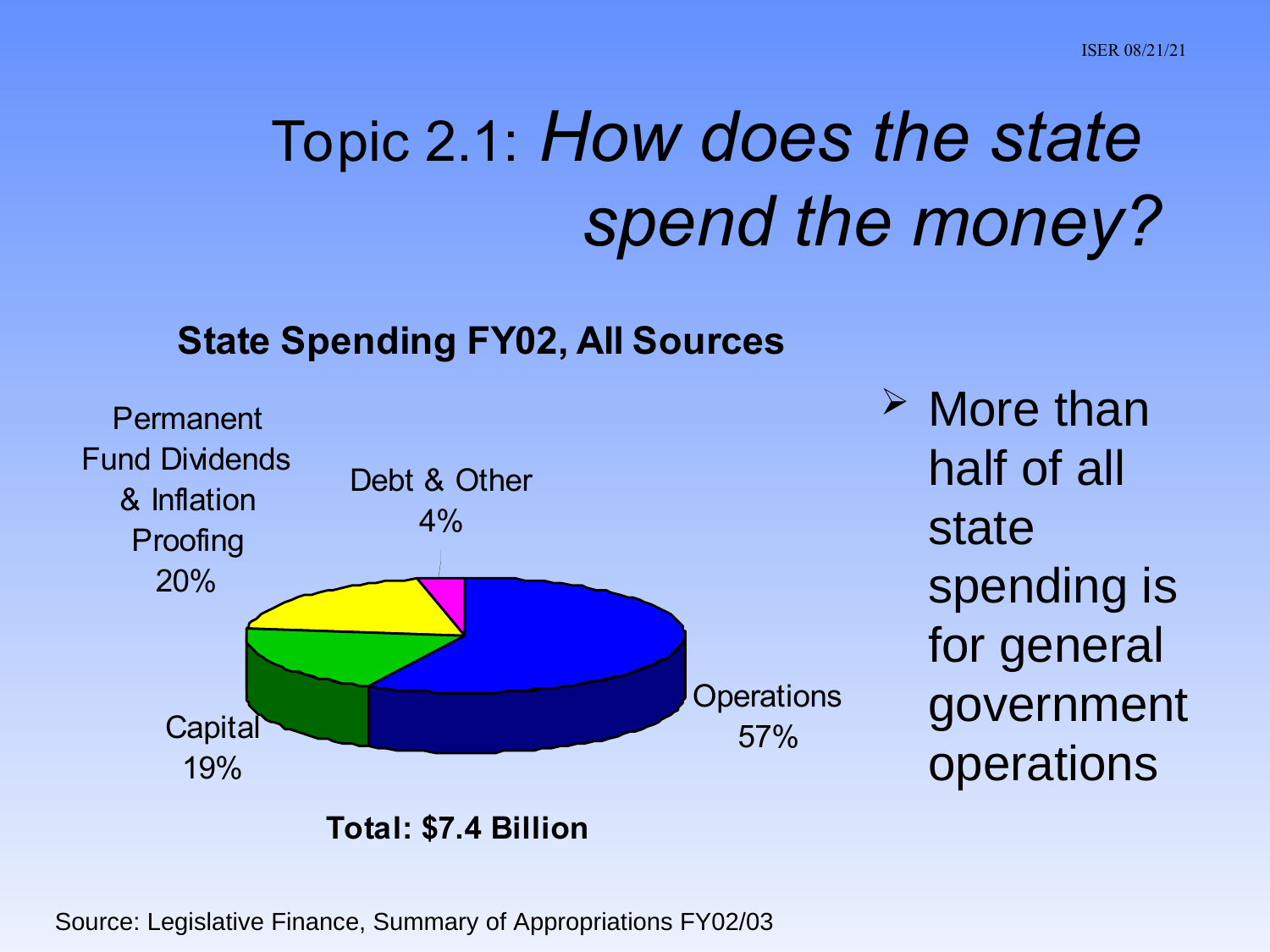# Topic 2.2: *What is in the operating budget?*

**State Operating Budget FY02**



Source: Legislative Finance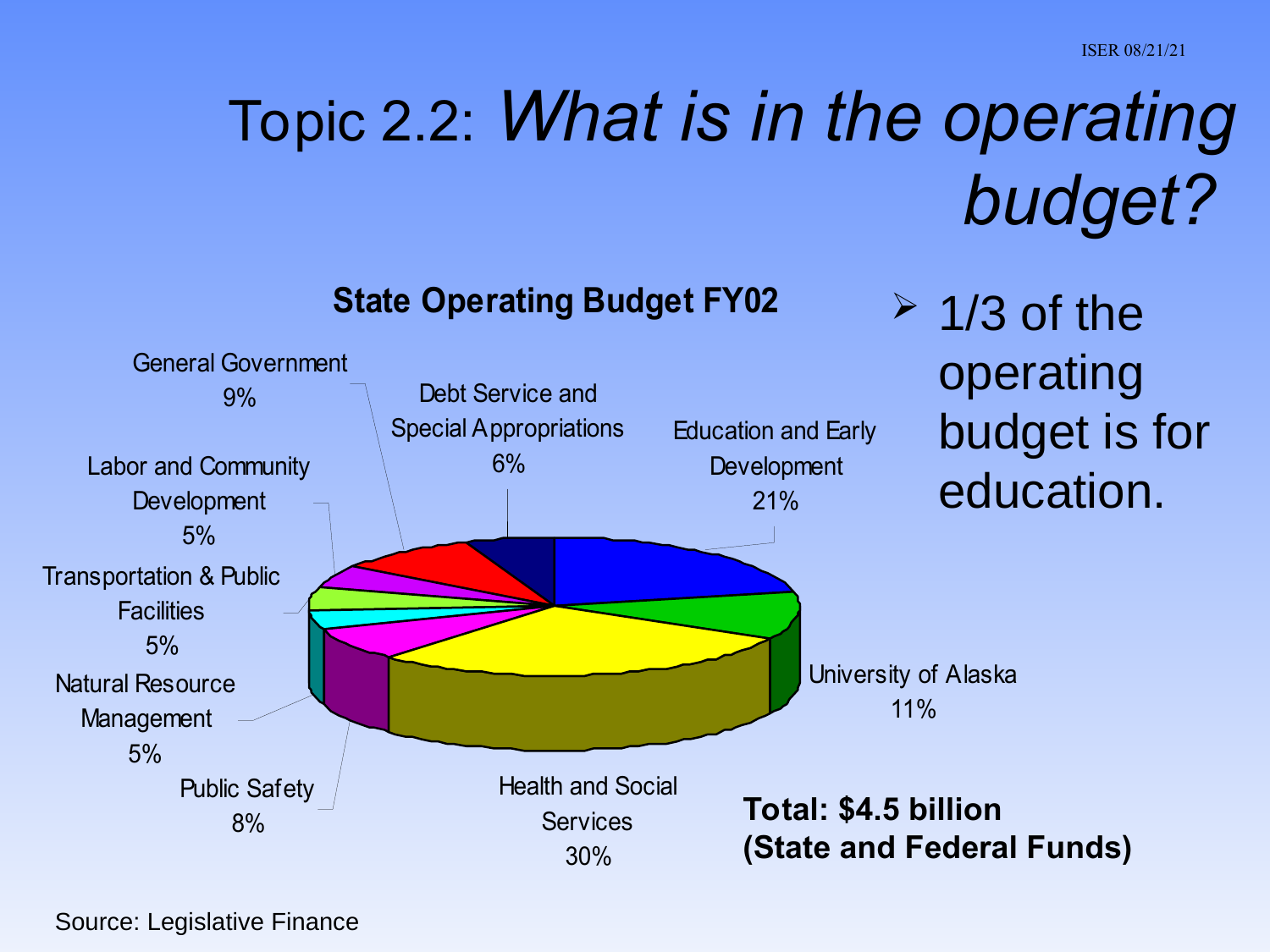## Topic 2.3: *What are the largest operating programs?*

#### **FY02 Operating Budget -- Ten Largest Programs**



Source: Legislative Finance and ISER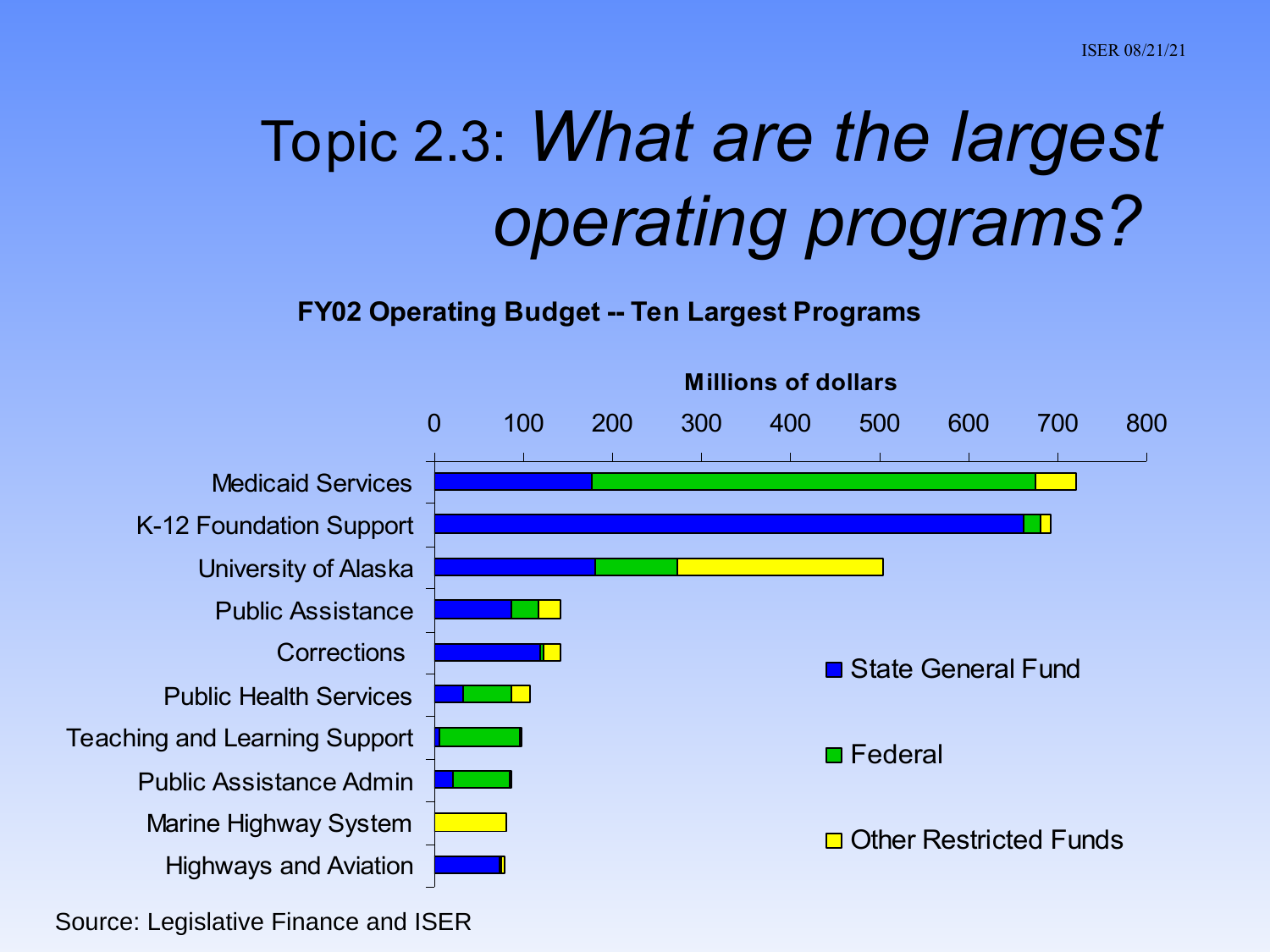#### Topic 3: *Who gets the money?*

 $\geq$  Two thirds of total state spending (all funds) goes directly to Alaska businesses, households and local governments.

**Type of Spending, FY99**



Source: ISER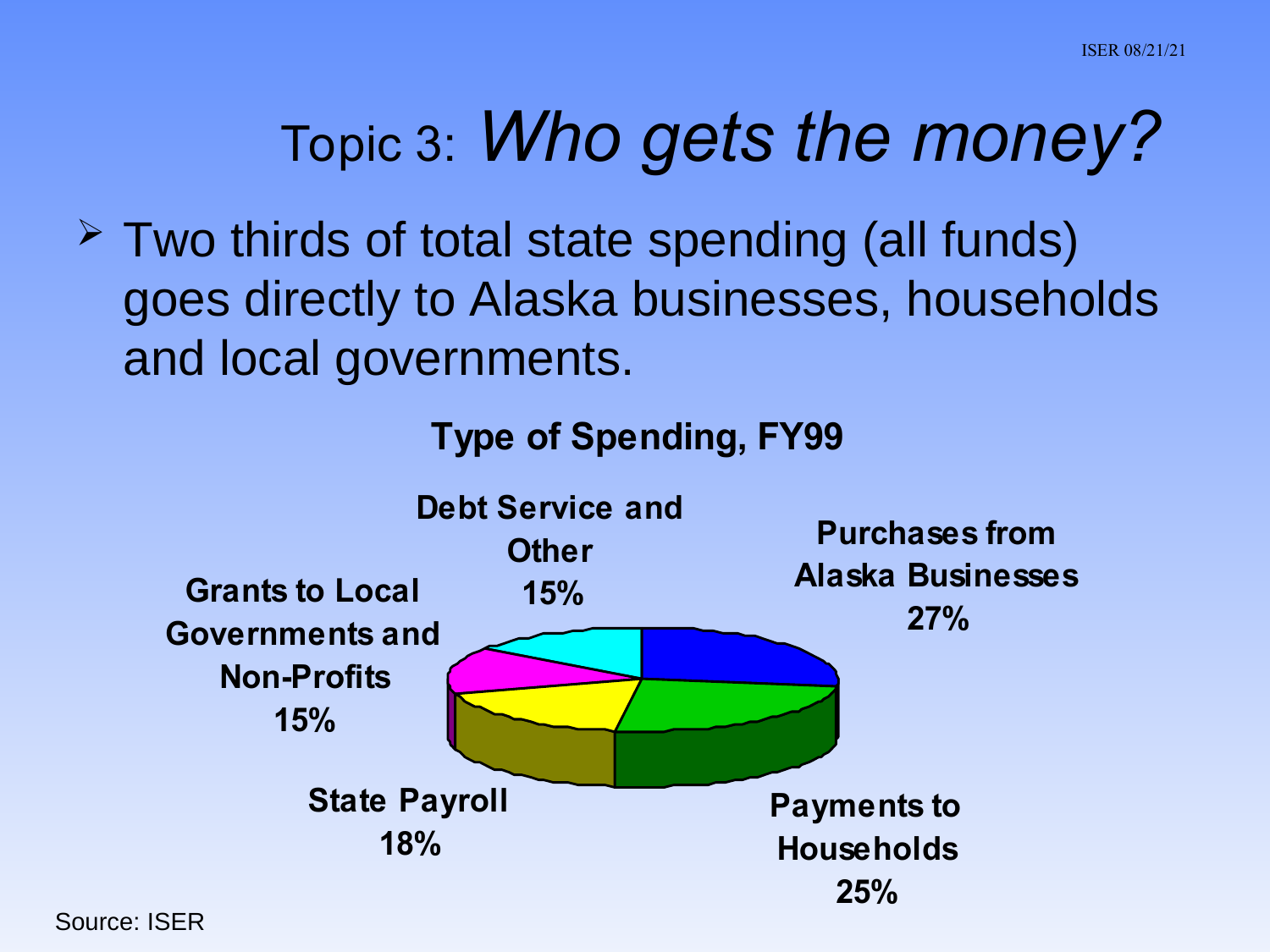#### ISER 08/21/21 Topic 4.1: *How has state spending changed over time?*

**State Spending, 1982-2002** 



Source: Legislative Finance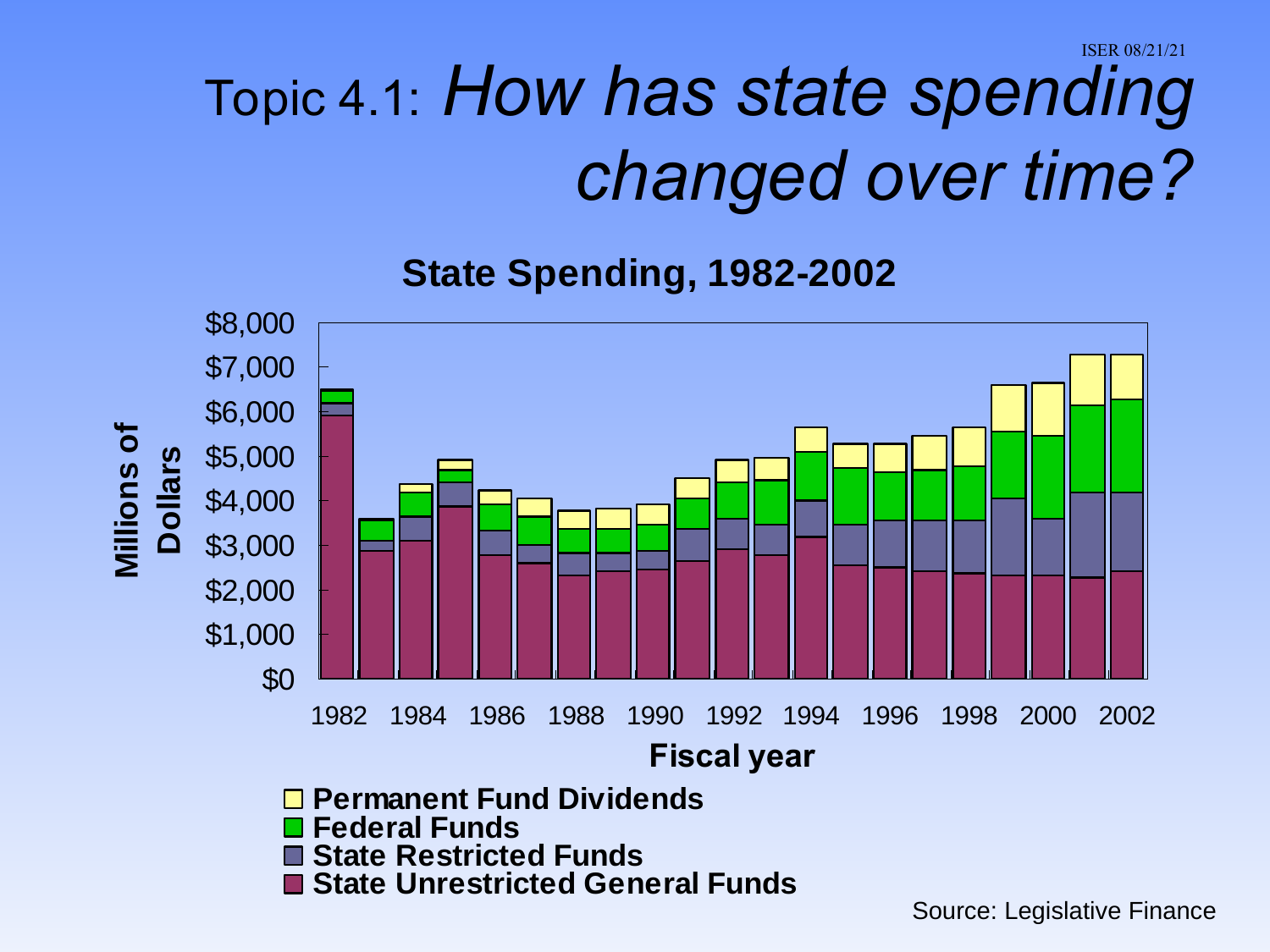### Topic 4.2: *How has real, per person state spending changed?*

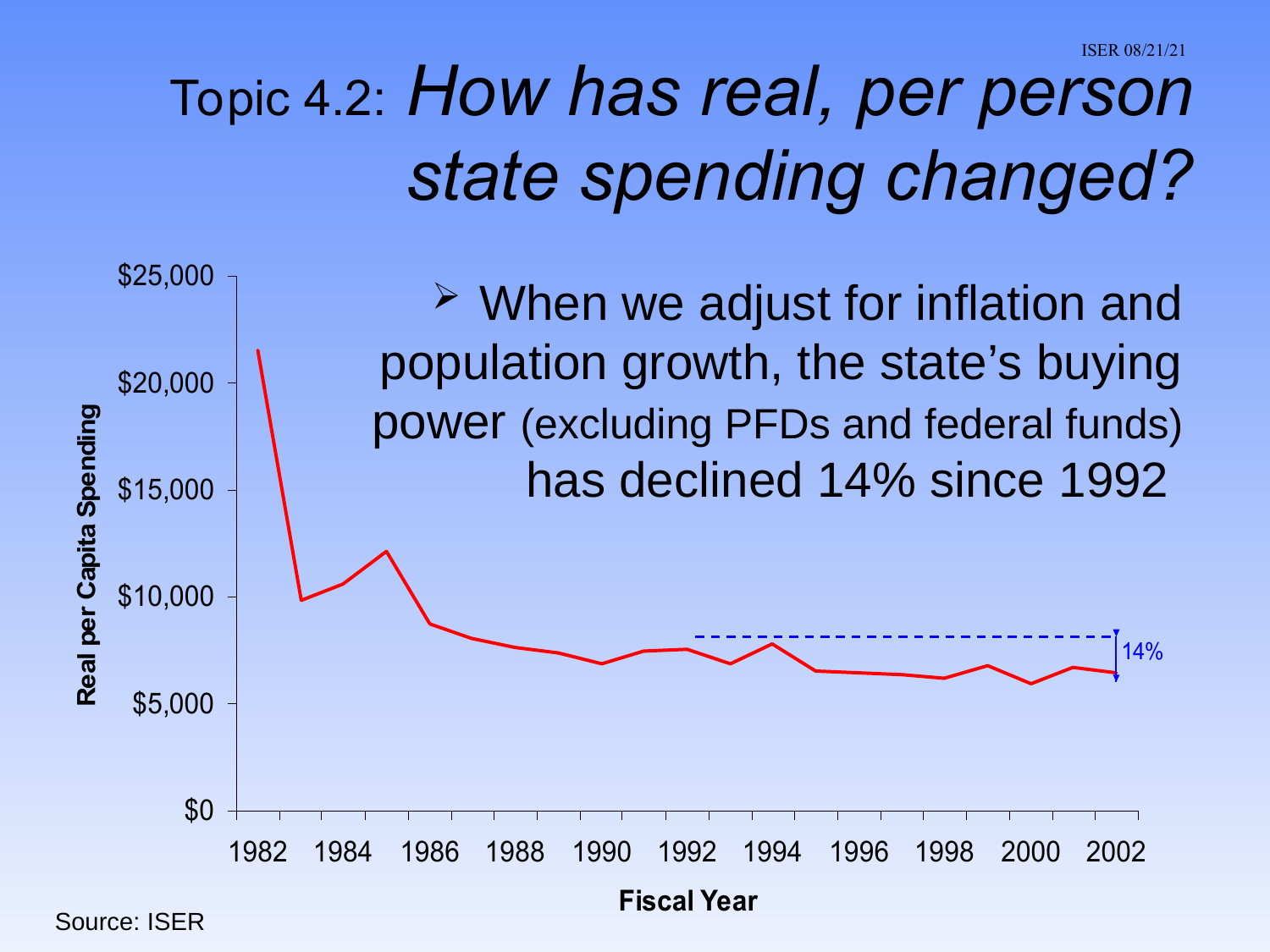#### ISER 08/21/21 Topic 5.1: *Why is there a budget deficit?*

- **<del>▶ 80%</del>** of unrestricted revenues are from oil
- Oil revenues are declining

**State Unrestricted GF Revenues and Spending**



Source: Legislative Finance and Alaska Department of Revenue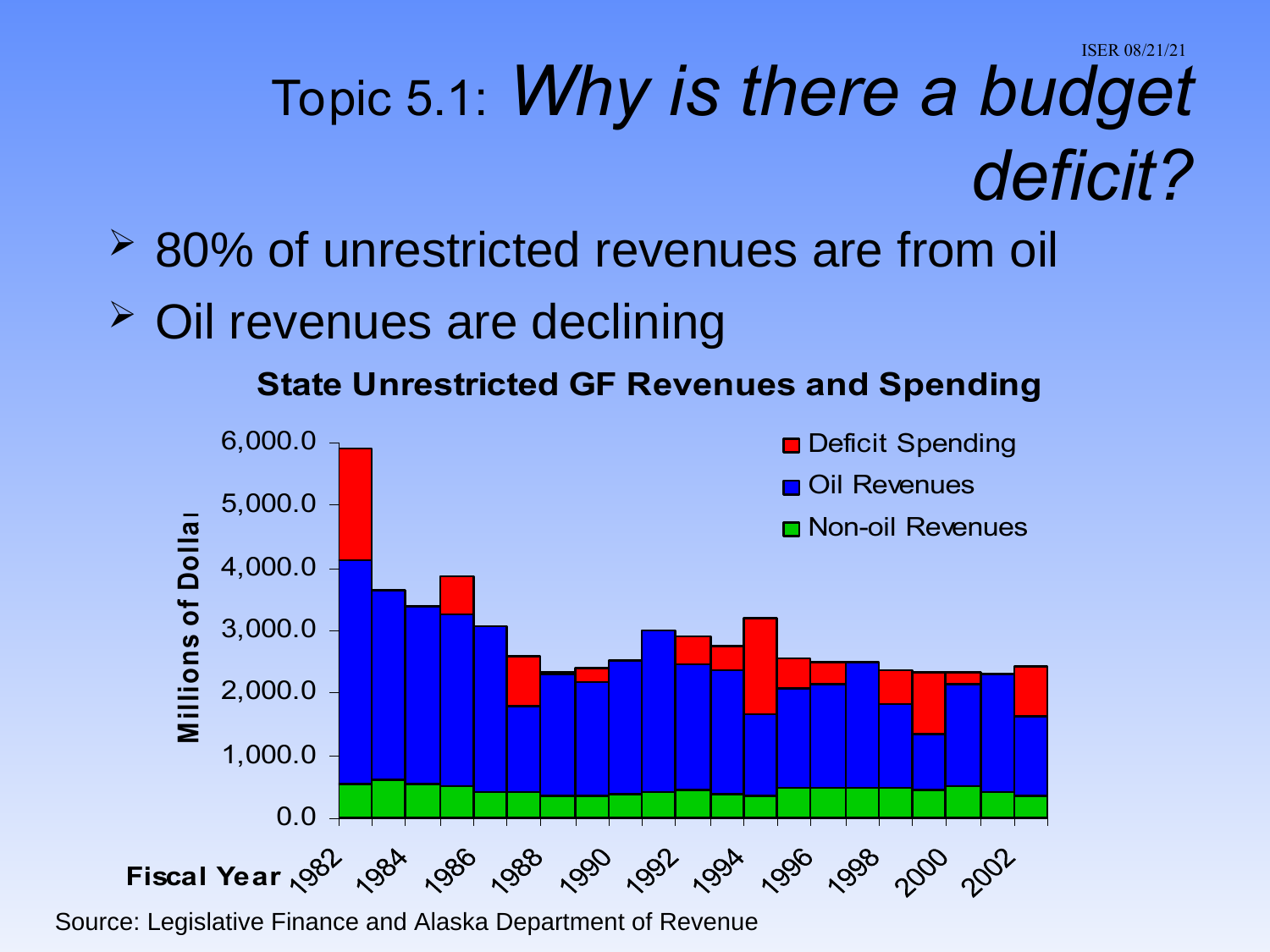#### Topic 5.2: *Why are oil revenues declining?*

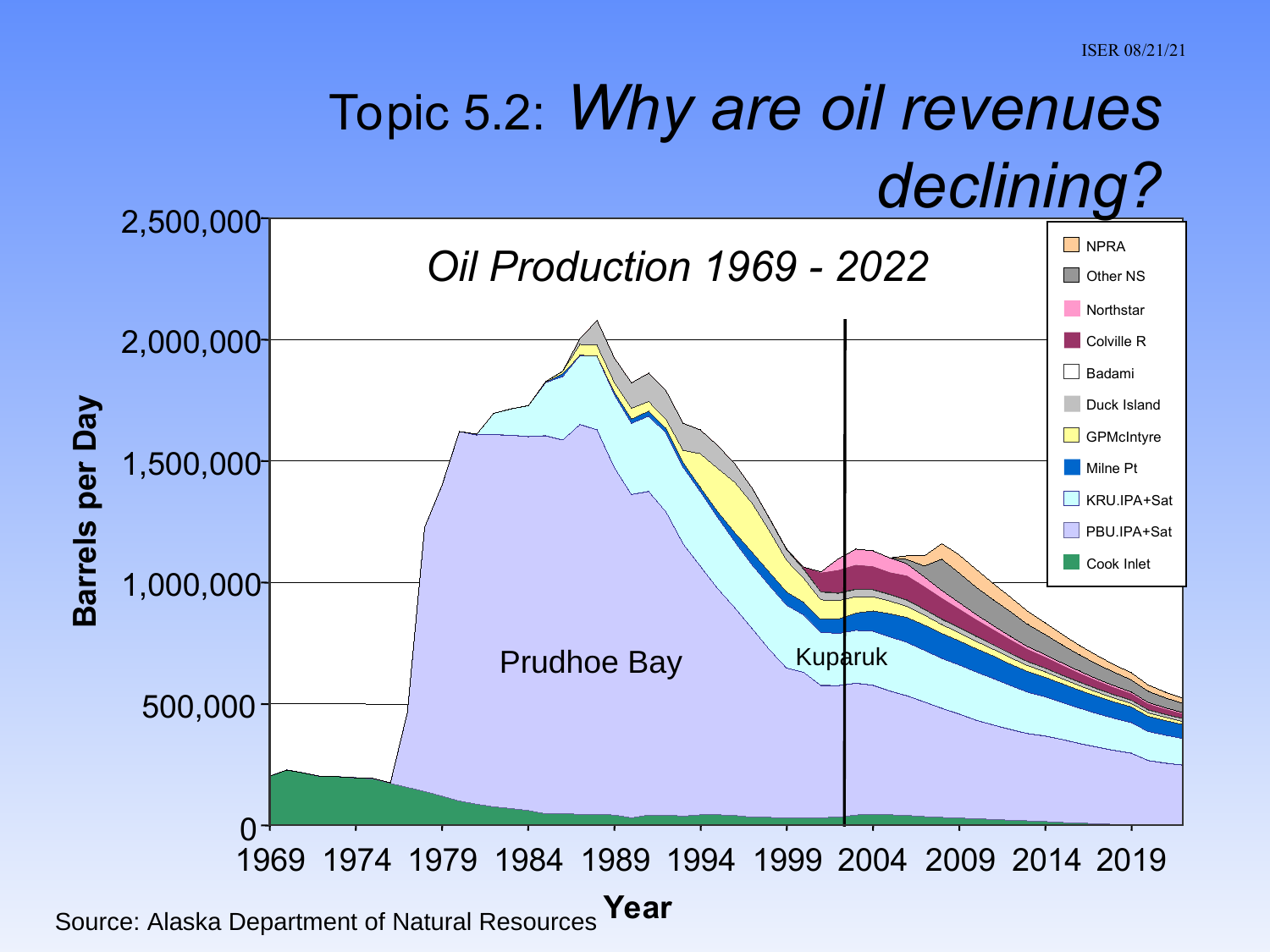#### Topic 6.1: *How does the state cover the deficit?*

 $\ge$  The budget deficit has been covered by funds withdrawn from the Constitutional Budget Reserve Fund.

 $\ge$  The CBR has \$2 billion.

Source: Alaska Department of Revenue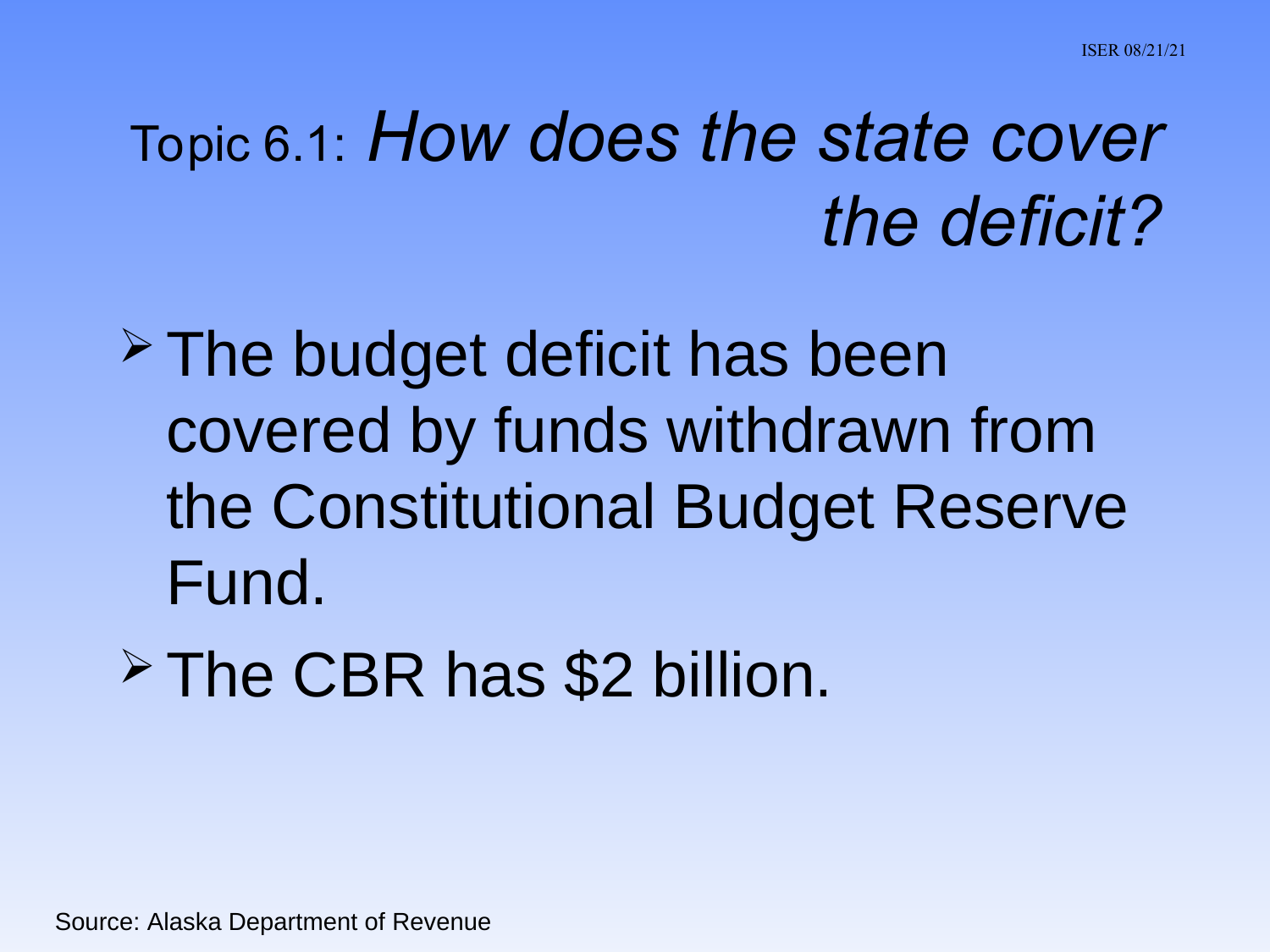## Topic 6.2: *When will the CBR run out of money?*

**Projected Budget Deficits and CBR Balances**



Source: Alaska Department of Revenue Fall 2002 Revenue Courses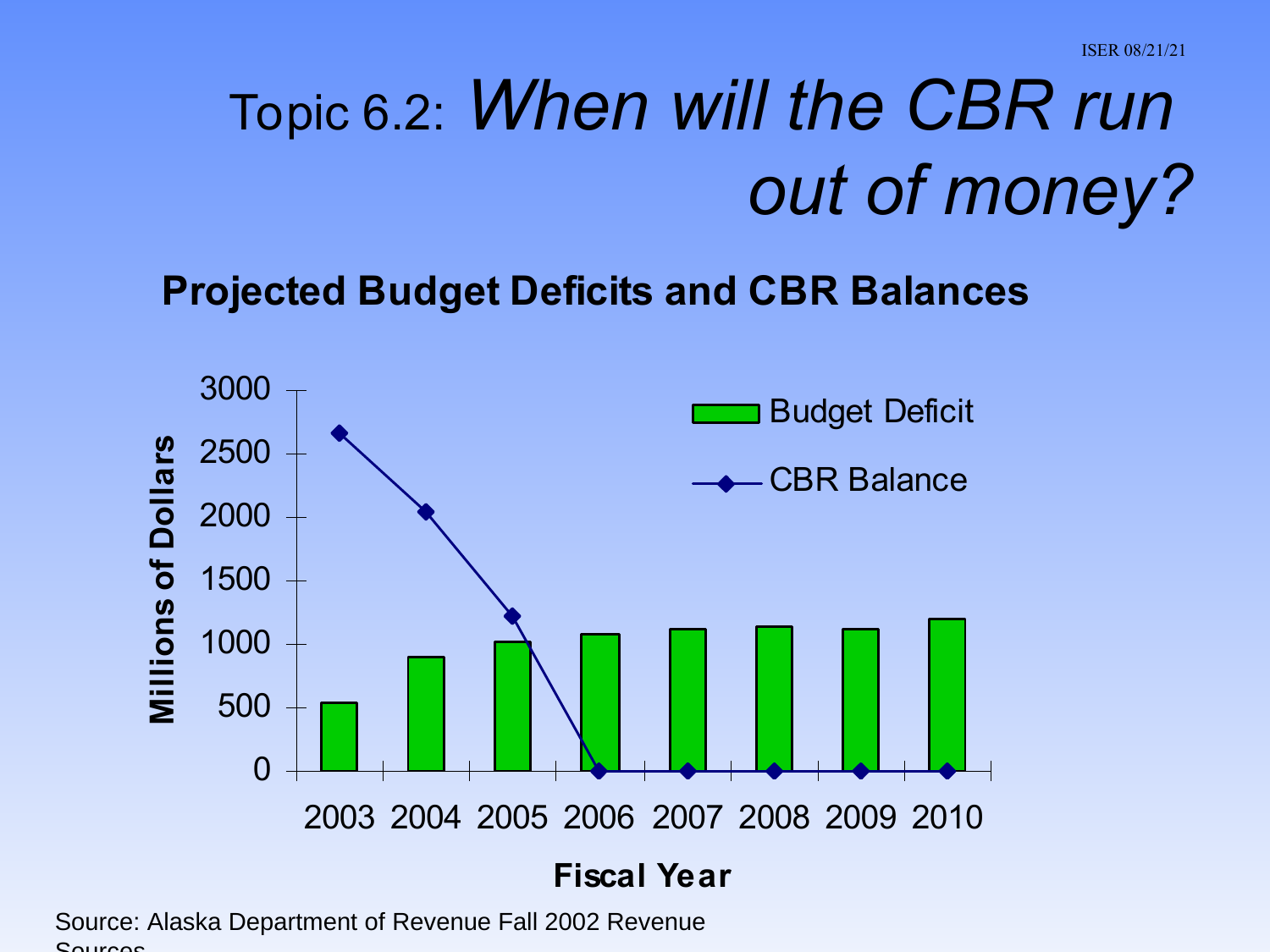#### Topic 7: *What can we do about the deficit?*

- **≻ Budget cuts**
- Economic development
- **≻ Business or excise taxes or user** fees
- Permanent Fund earnings
- **≻ Sales or income taxes**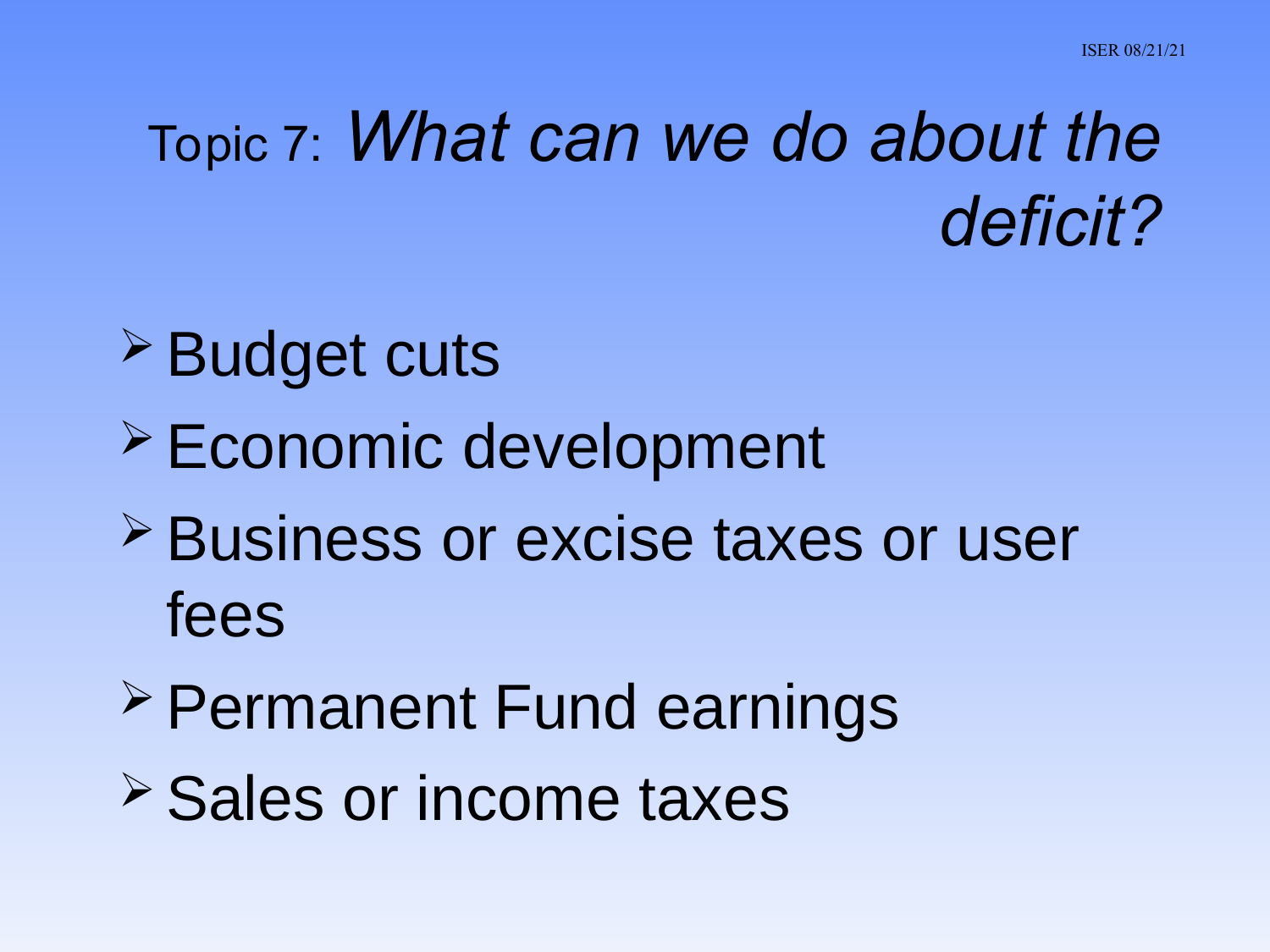## Topic 8.1: *What would happen if we just cut the budget?*

- $\ge$  The \$900 million deficit is 1/3 of the state General Fund budget
- $\ge$  Small cuts will not close the gap
- Large cuts would eliminate essential services and entitlements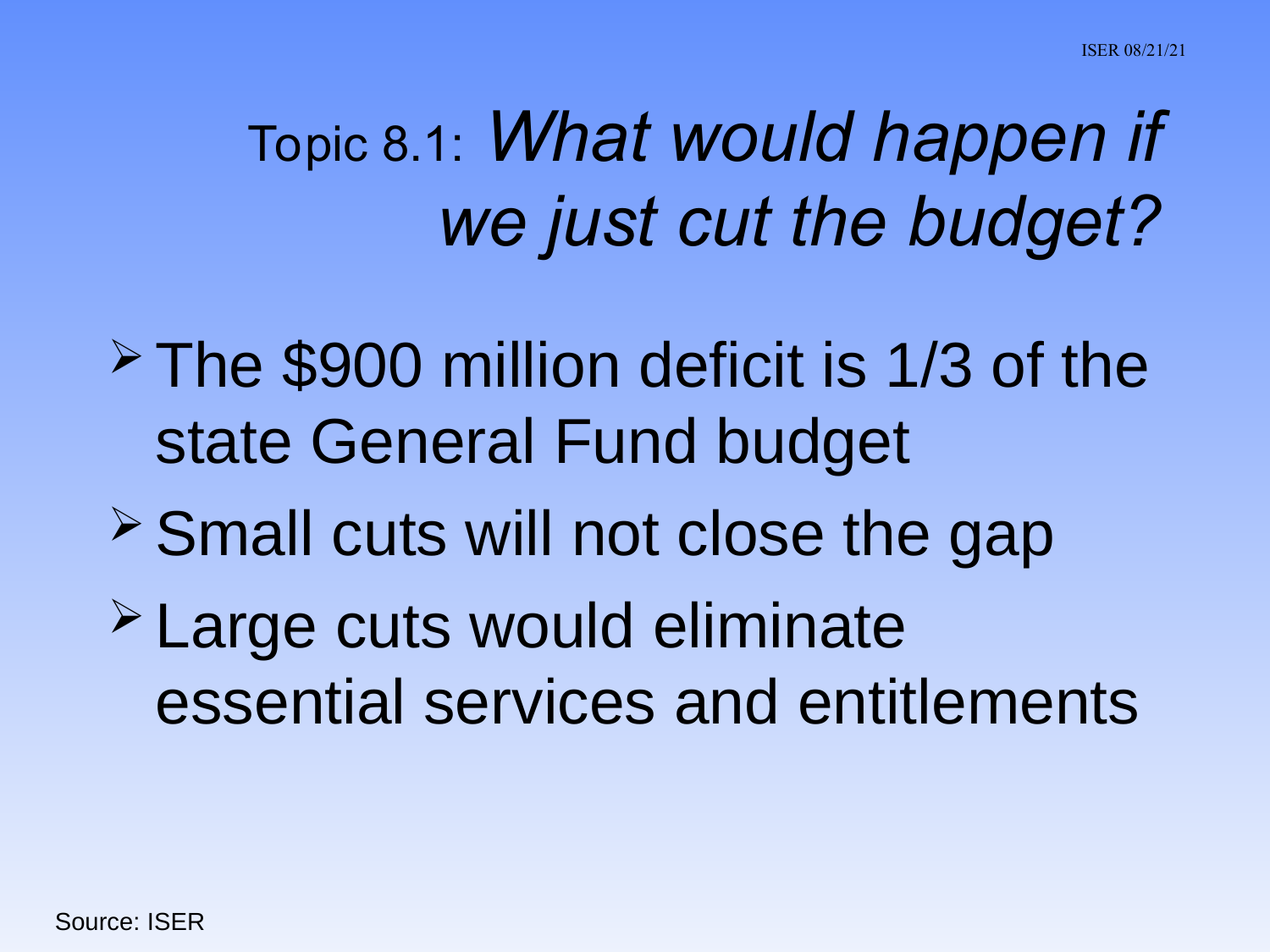#### Topic 8.2: *How would cuts affect the state's economy?*

On average, every \$1 million in state budget cuts will cost:

- **>\$900 thousand in federal funds;**
- **≻10 state and local government** jobs
- $\geq$ 8 private sector jobs.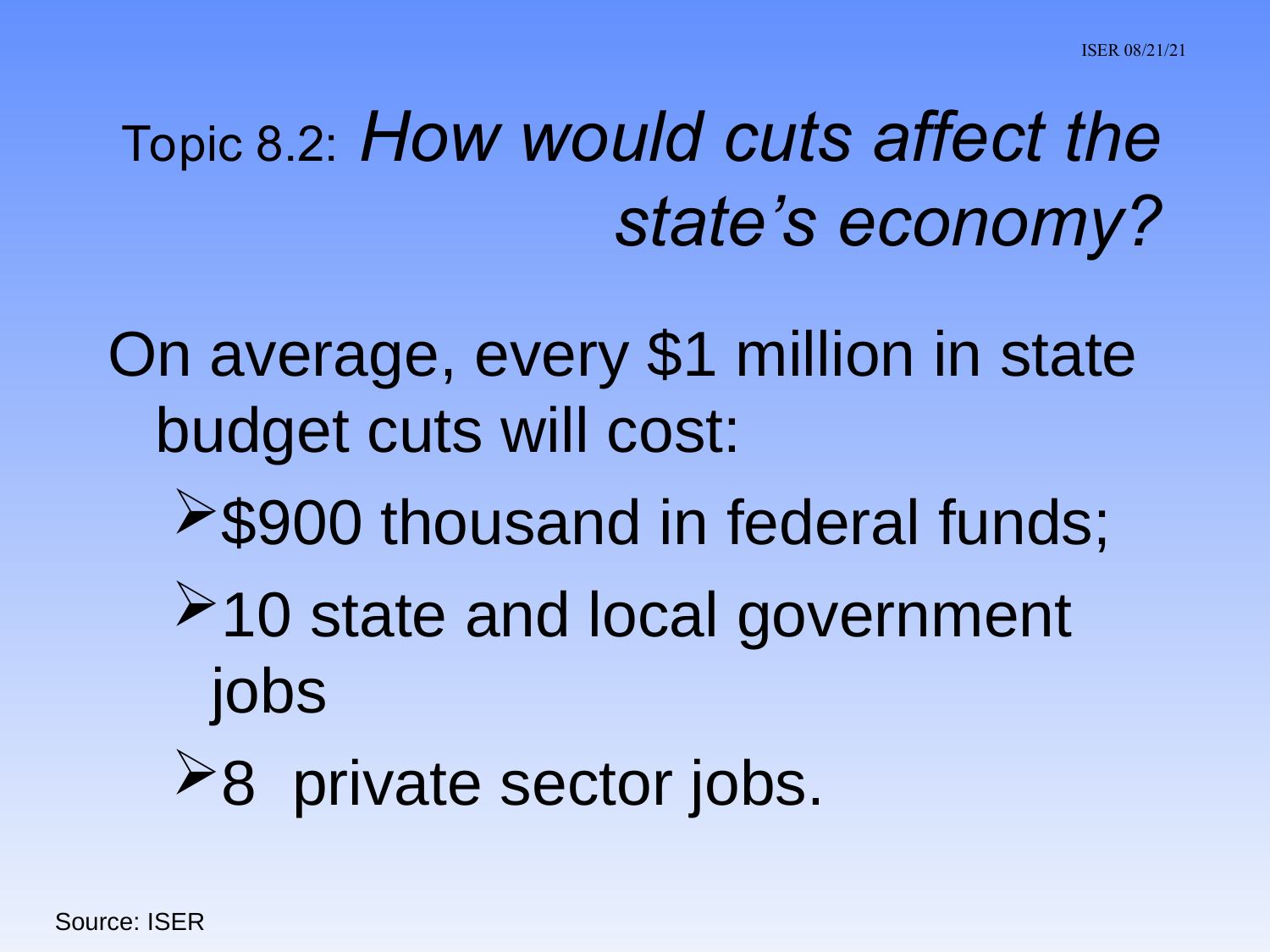#### Topic 9.1: *Will economic development solve the problem?*

 $\geq$  Other than oil, Alaska resource industries are small and marginal



**Source: Alaska Department of Revenue**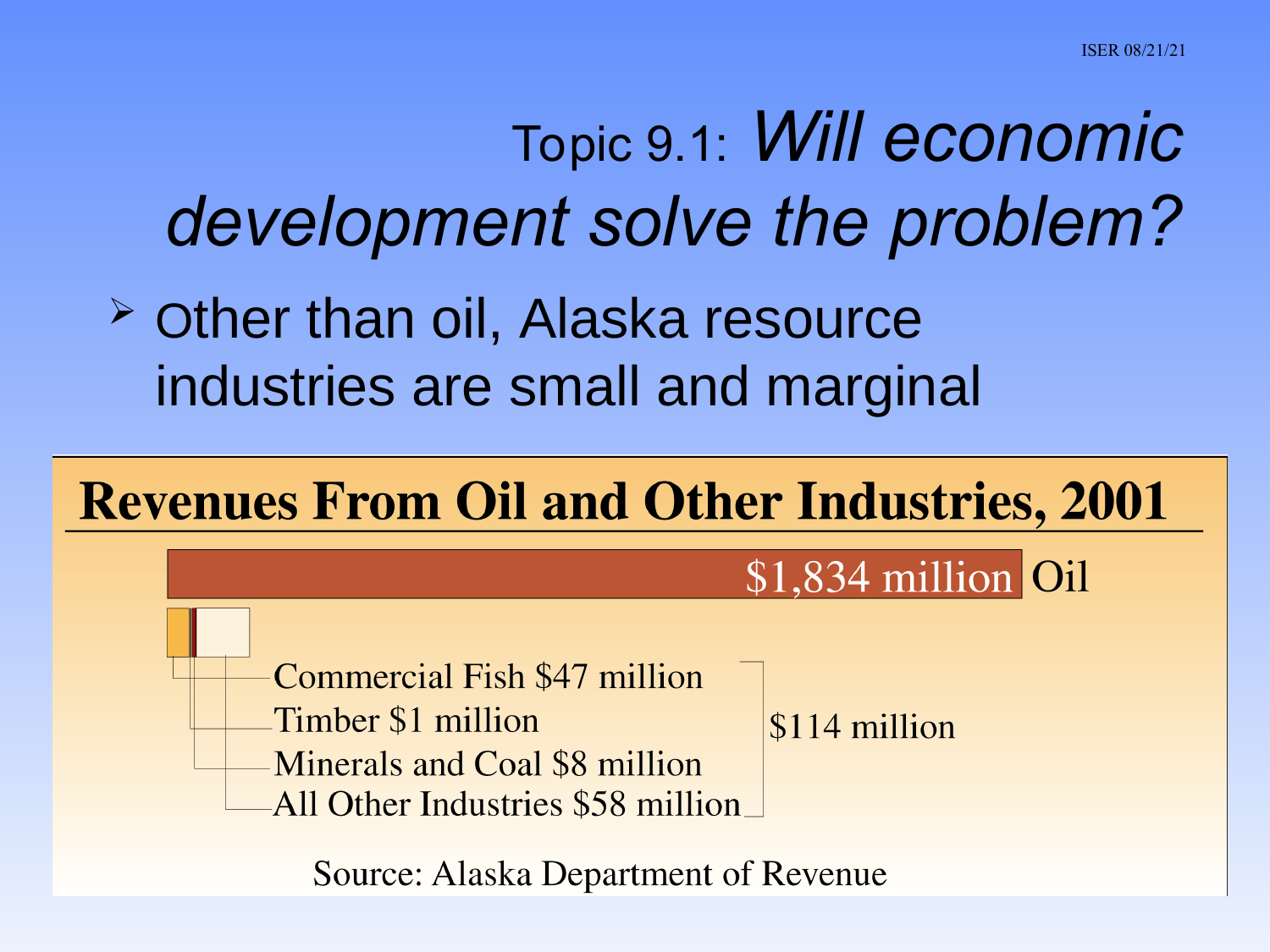ISER 08/21/21

# Topic 9.2: *How much does a new job cost government?*

#### $\geq$  New jobs cost state and local governments more than they generate in tax revenues.

|                                              | <b>How Much Does A New Job Cost<br/>State and Local Governments?</b>                                          |         |
|----------------------------------------------|---------------------------------------------------------------------------------------------------------------|---------|
| State and local government costs of new job: |                                                                                                               | \$6,300 |
| State and local revenues from new job:       |                                                                                                               | \$5,200 |
| Net cost to governments for a new job:       |                                                                                                               | \$1,100 |
|                                              | Matar Calculation aggressed the new job is in Anglement and deep not new ine one new multiplic infrastructure |         |

Note: Calculation assumes the new job is in Anchorage and does not require any new public infrastructure. The disconnect would be larger under other assumptions.

Sources: ISER map database; ISER calculations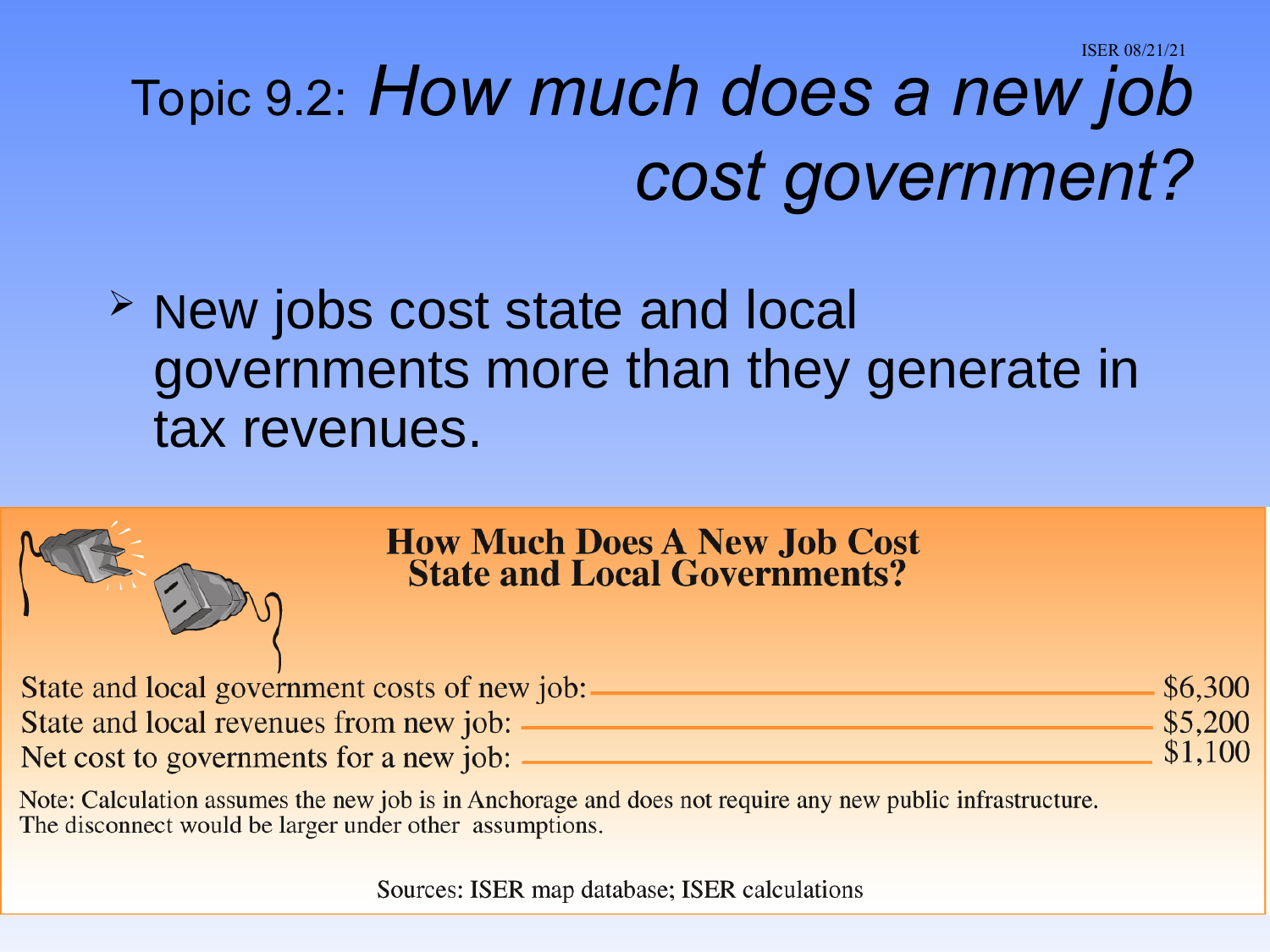ISER 08/21/21

## Topic 9.3: *What about raising oil revenues ?*

- A ten percent increase in production by 2010 might raise \$100 million in revenues
- New discoveries take years to produce
- The state receives less than half as much production tax per barrel of new oil as from Prudhoe Bay
- Major new taxes would discourage investment in new fields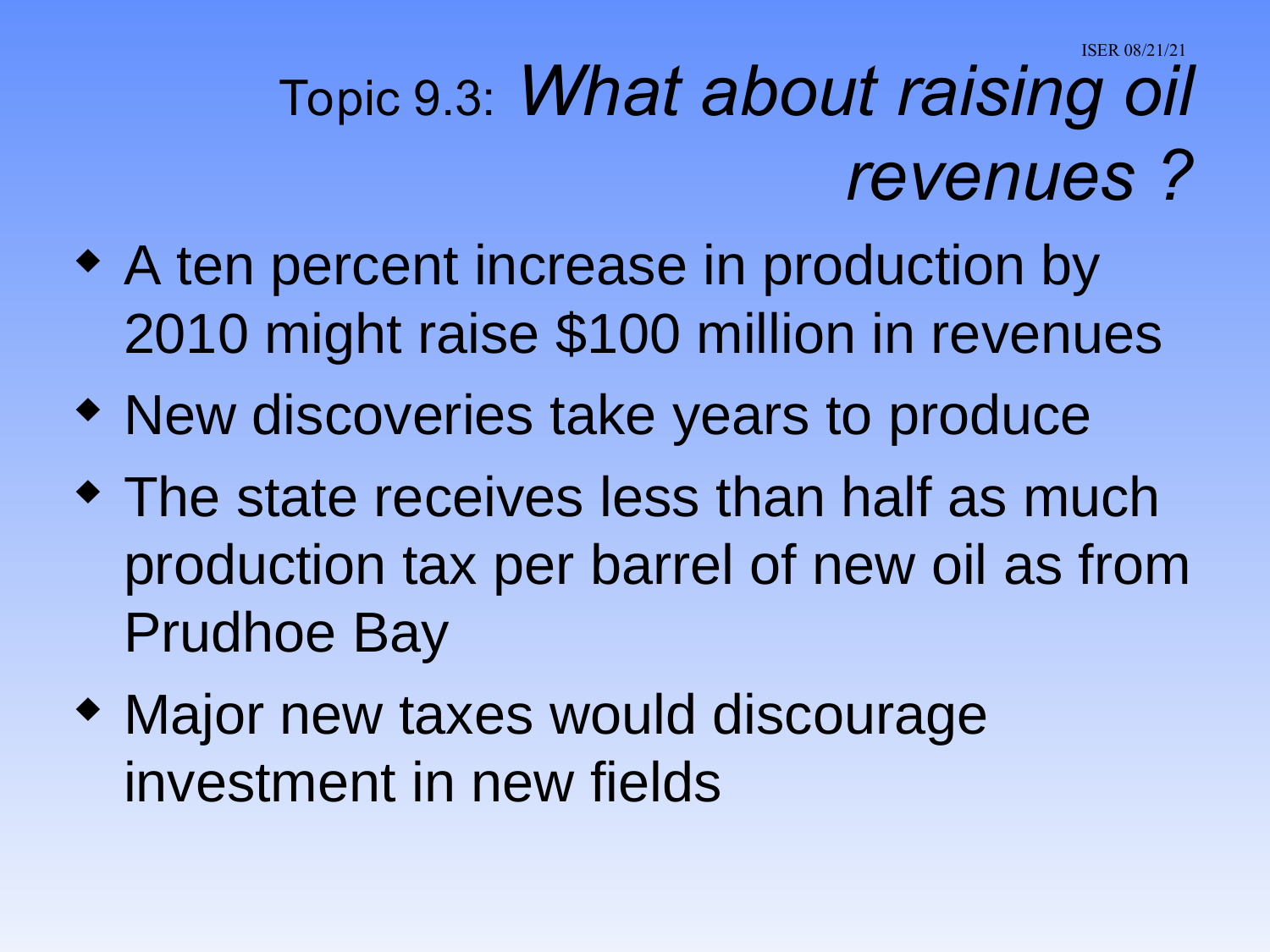#### Topic 10: *Can we raise user fees and excise taxes?*

**EXTERE IS 2018 THE PROPERT FIGURE IS A PROPERTY EXCISE** would raise less than \$100 million.

(in millions)

| Raise gas taxes to match Rhode Island   | \$63.0 |
|-----------------------------------------|--------|
| Levy cruise ship passenger fees of \$25 | \$17.5 |
| Increase user fees five percent         | \$16.0 |
| <b>Total new revenues</b>               | \$96.5 |

Source: *Revenue Sources* Spring 2002, with ISER calculations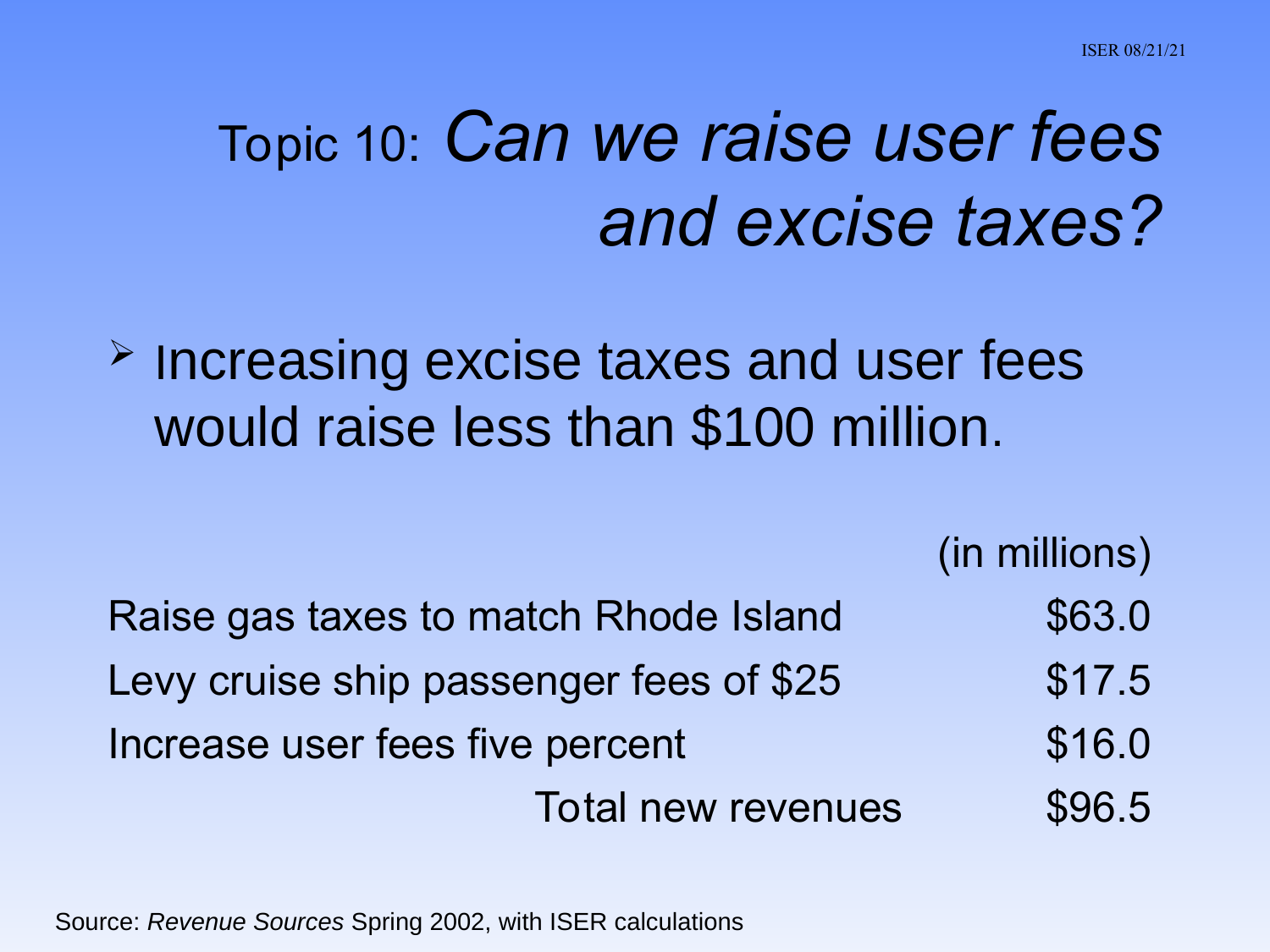### Topic 11.1: *What about using earnings from the Permanent Fund?*

#### **Permanent Fund Cash Flows**

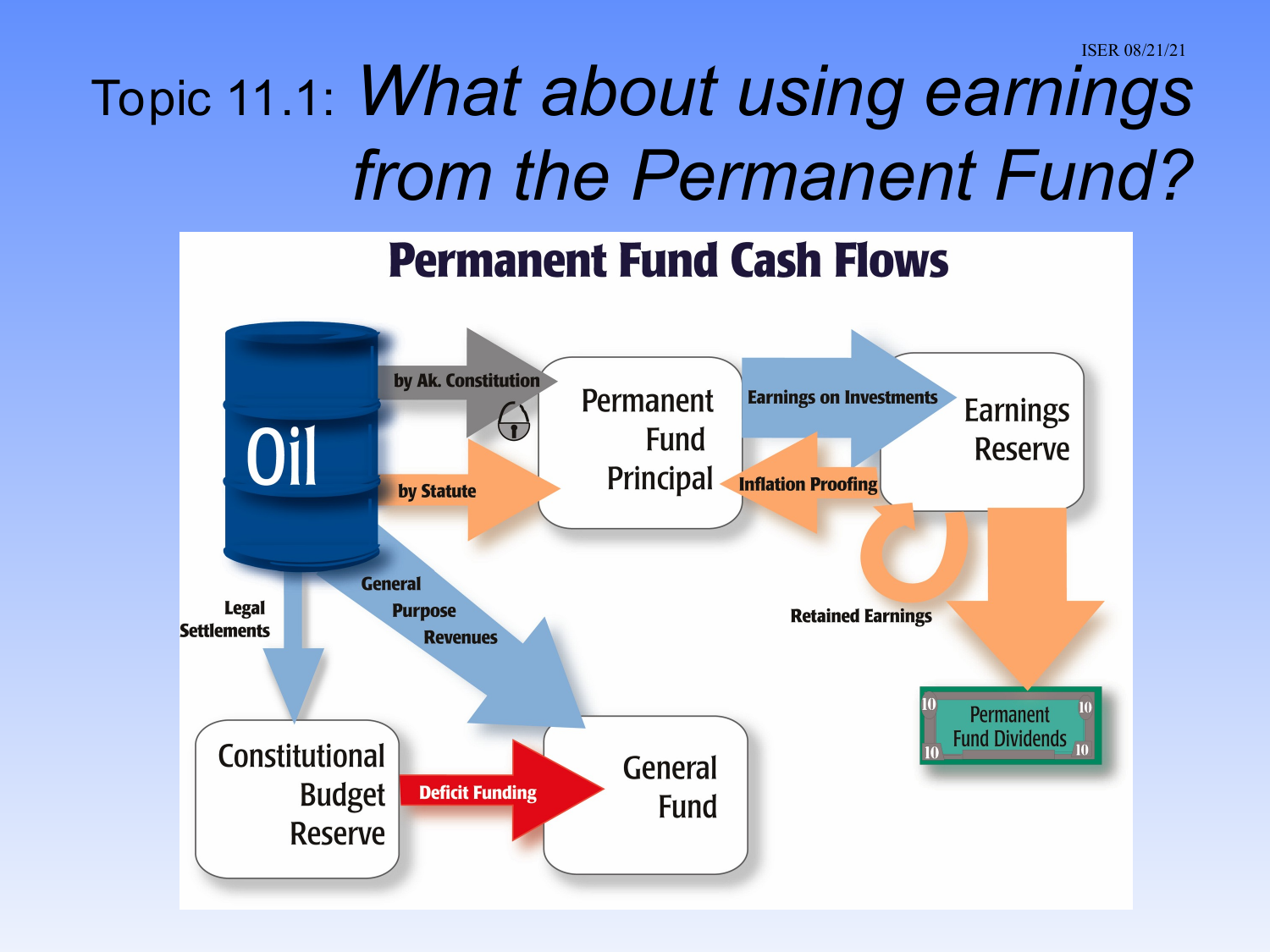### Topic 11.2: *What will happen to my dividend if we use PF earnings?*

 $\geq$  There are not enough earnings to inflation proof the principal, fill the fiscal gap AND pay dividends.

#### **Projected Dividend if PF Earnings Are Used**



Source: Alaska Department of Revenue and ISER **Fiscal Year**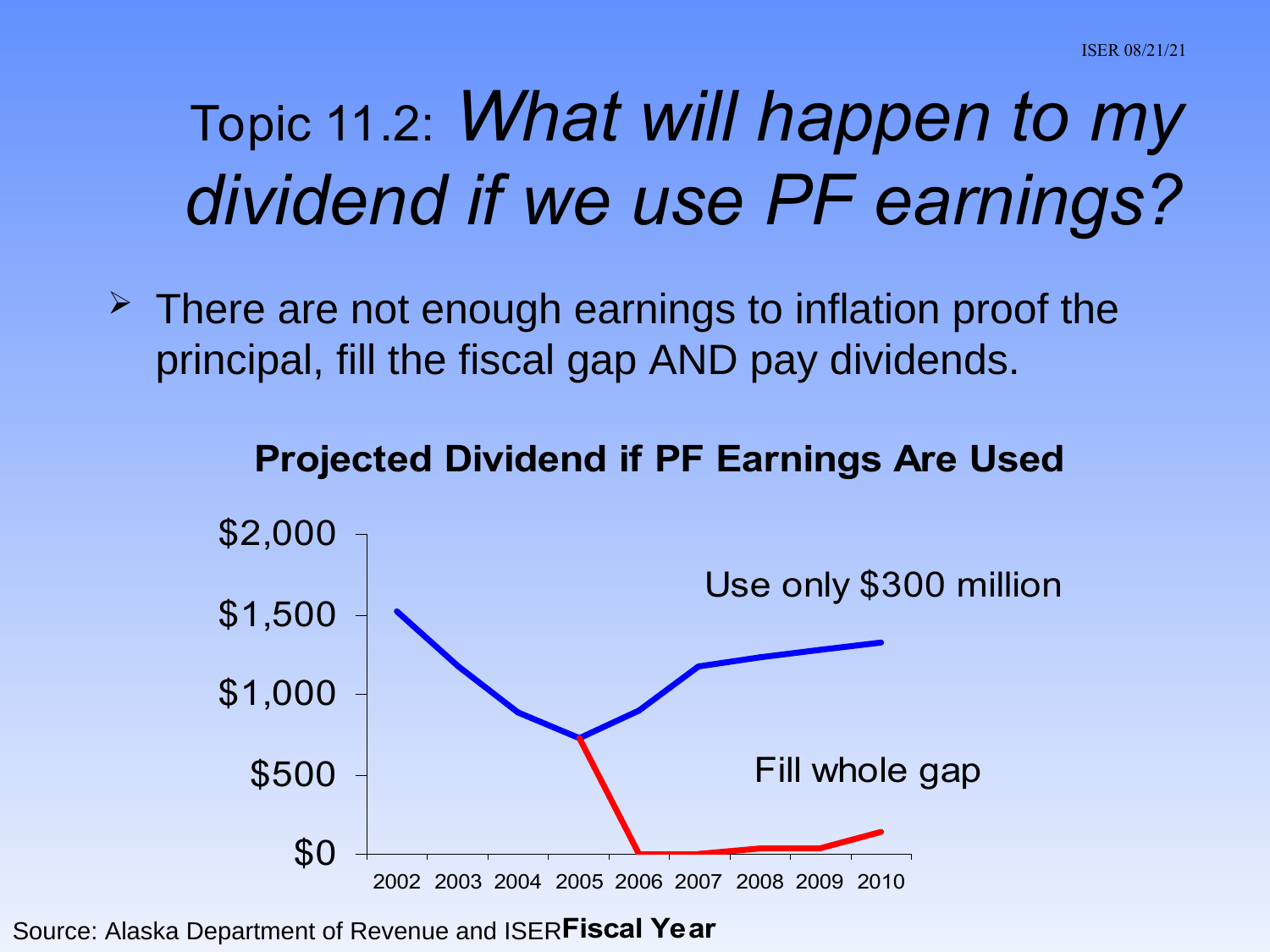## Topic 12.1: *How much would I have to pay with a sales or income tax?*

 $\geq$  Half of Alaskans would pay less in taxes under an income tax than under a sales tax.



Source: Institute on Taxation and Economic Policy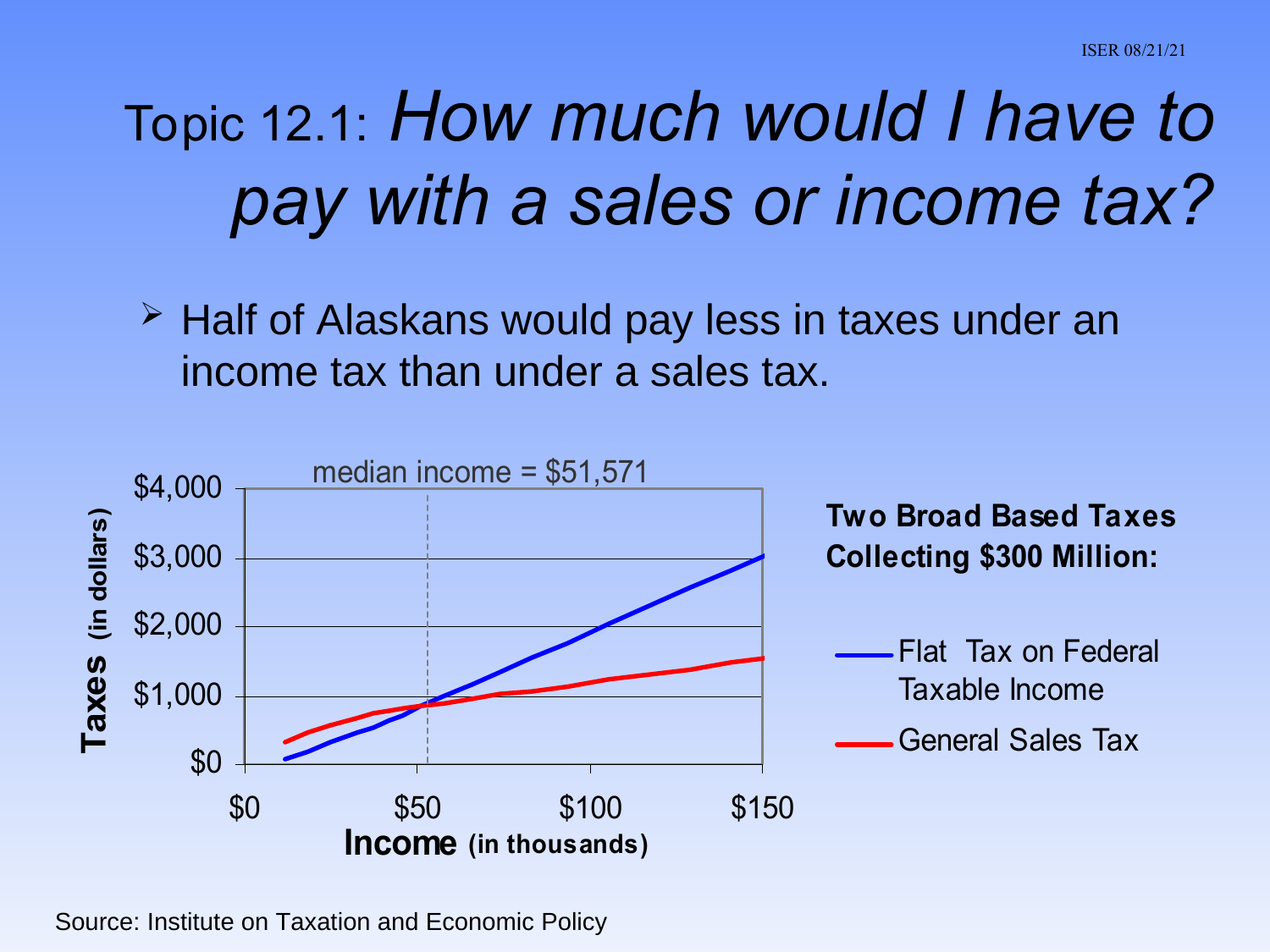## Topic 12.2: *What share of my income would I pay?*

**EXA** Lower income people pay a higher percentage of their income in sales taxes.



Source: Institute on Taxation and Economic Policy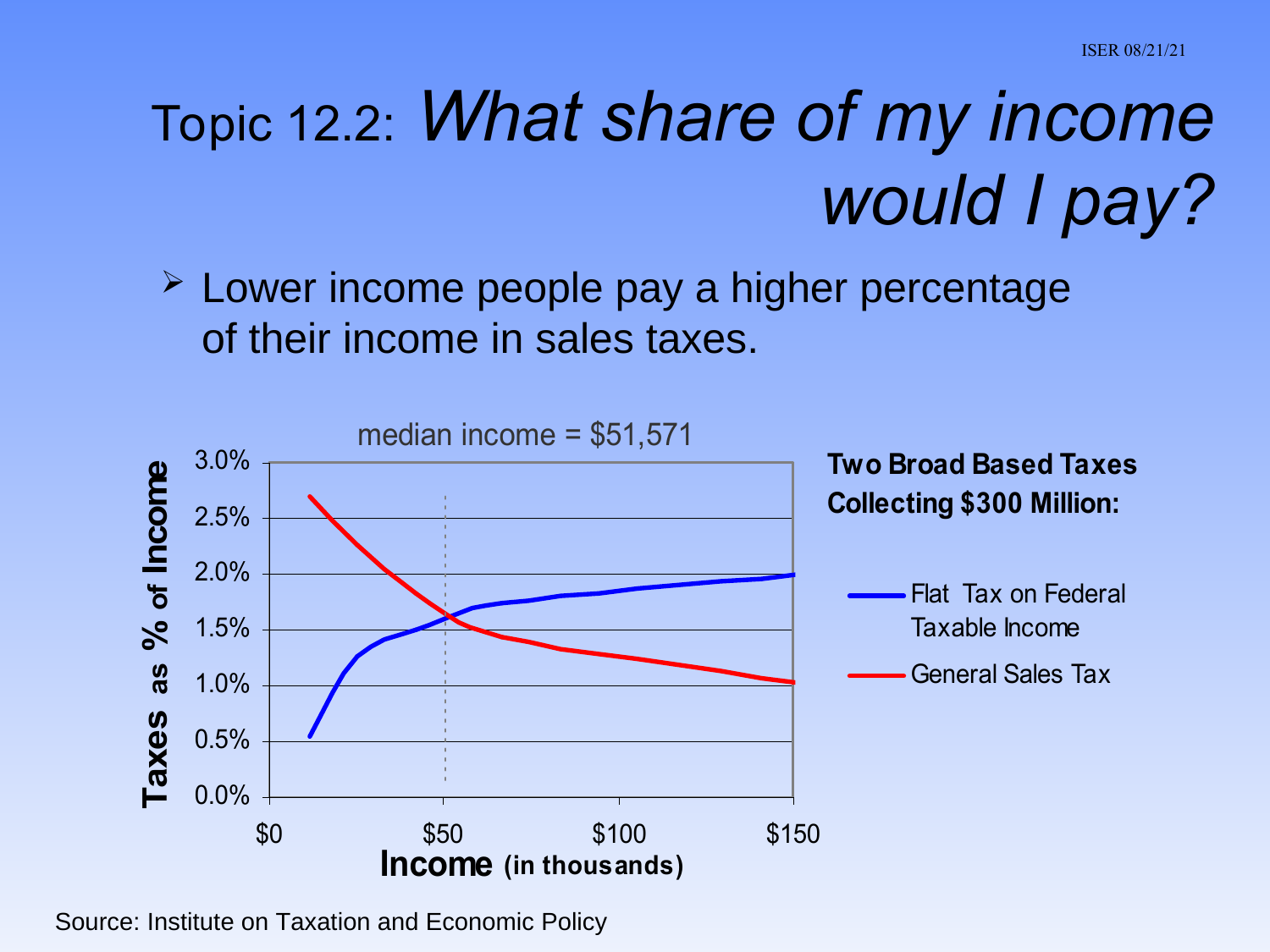### Topic 13: *How much would non-residents and the federal government pay?*

 $\geq$  Alaskans who itemize can deduct state income taxes from their federal tax return.



Source: Institute on Taxation and Economic Policy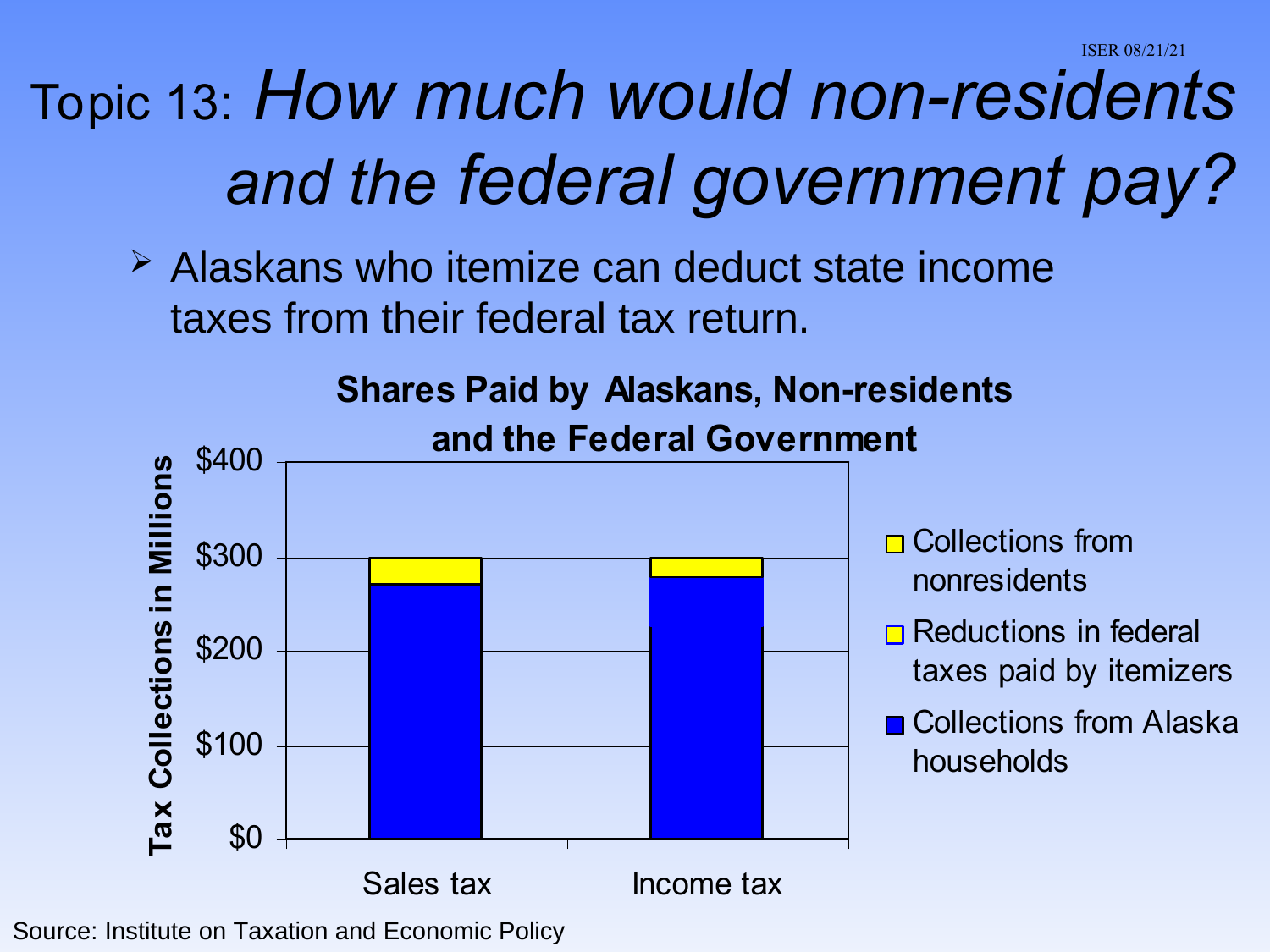#### ISER 08/21/21 Topic 14: *How would each alternative affect the state's economy?*

**Job Loss from Five Fiscal Policy Alternatives \$900 million in Cuts, Taxes or PF Earnings**

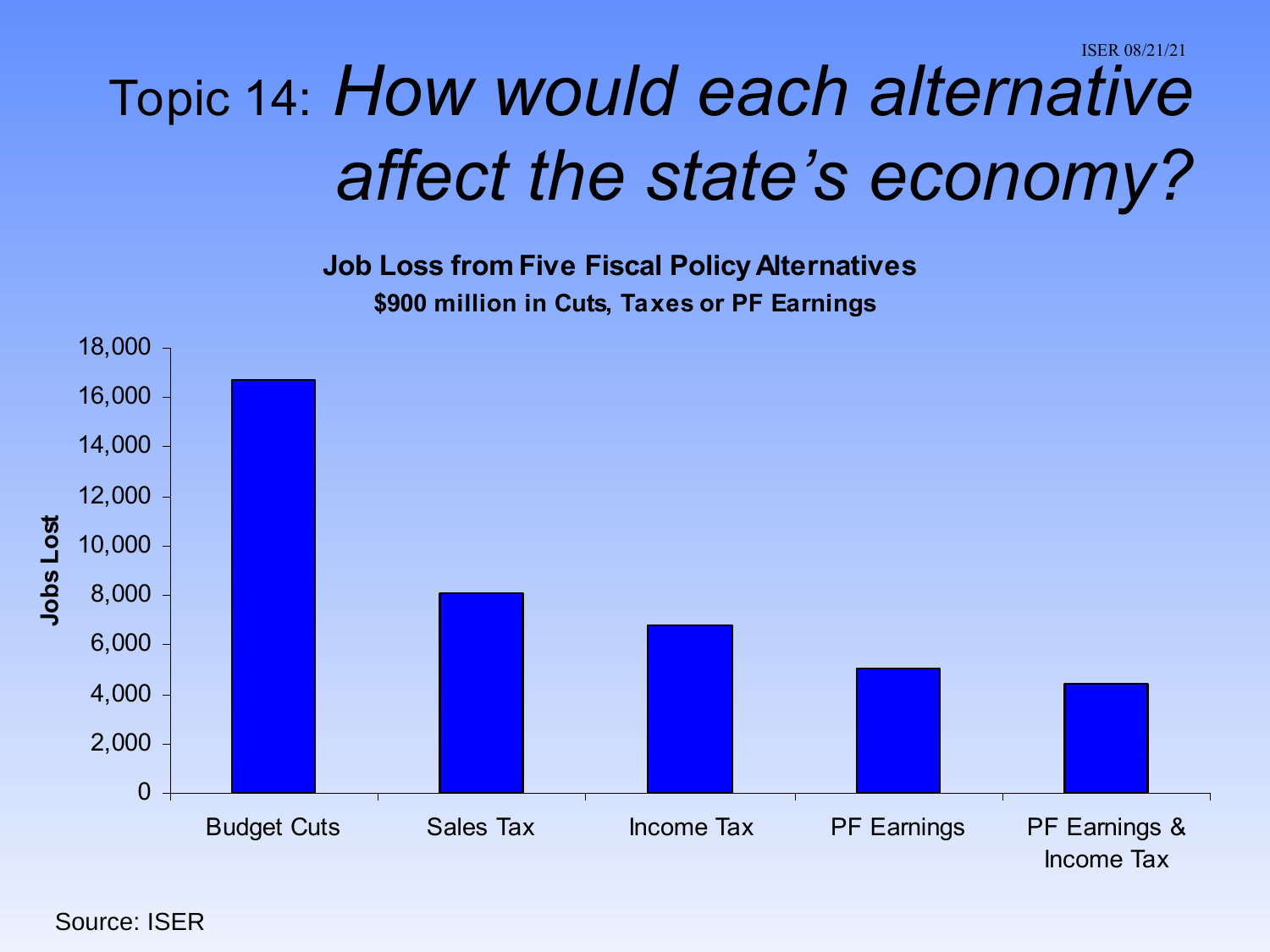### Topic 15: *How would you fill the fiscal gap?*

**Budget cuts** \_\_\_\_\_\_\_\_ **Economic development and taxes on industry** \_\_\_\_\_\_\_\_ **User fees and excise taxes Permanent Fund earnings Sales taxes** \_\_\_\_\_\_\_\_ **Income taxes \_\_\_\_\_\_\_\_**



 **\$900 million**